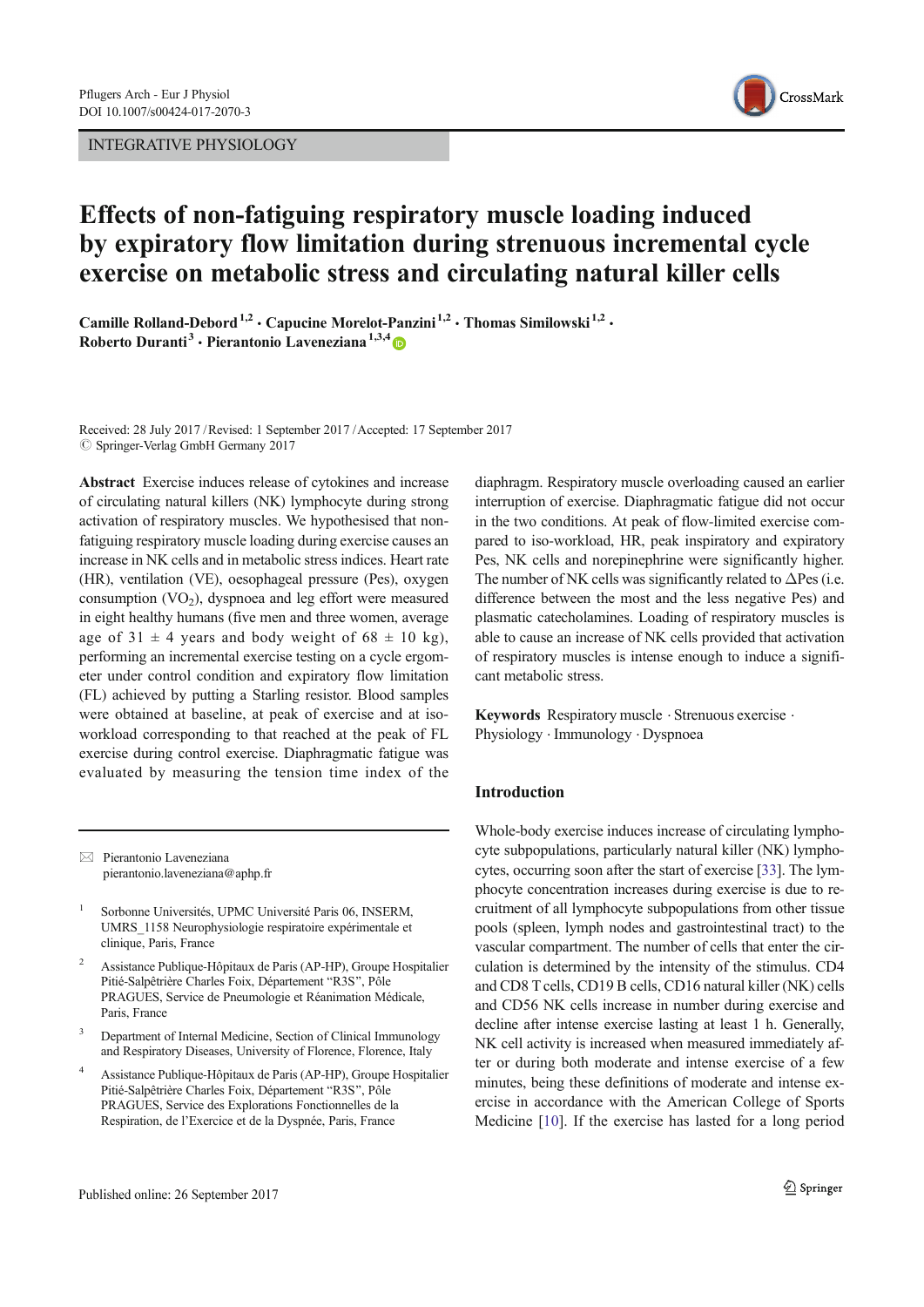and has been very intense (e.g. a triathlon race), only a modest increase in NK cells is found post-exercise, and the functions of NK cells are suppressed. The mechanisms underlying exercise-associated lymphocyte changes are multifactorial and include neuroendocrinological factors such as adrenaline and to a lesser degree noradrenaline responsible for acute exercise effects on lymphocyte dynamics, including exercise effects on NK cell activity [9, 22, 23, 30, 34, 37].

Whole-body exercise also induces increase of cytokines: effects on cytokines are based on the intensity and duration of the physical exercise [29]. After a marathon race, TNFalpha and IL-1beta levels increase twofold and IL-6 levels increase up to 100-fold [32]. Measurements from cycle ergometer and treadmill running show no response of shortterm exercise and an increase in IL-6 after 1 h of intense cycling exercise, and 3-h alternating cycling and treadmill running showed high values of IL-6, IL-1β and TNF- $\alpha$  [27, 41]. The mechanical disruption of myofibers initiates local and systemic production of cytokines. Exercise is not characterised by a fully developed systemic proinflammatory response. This lack for systemic response may be due to only a transient cytokine release in response to exercise. Alternatively, this may reflect an adaption to the cytokine response (e.g. increased ability to induce effective natural occurring inhibitory cytokines and cytokine receptors) [34]. Exerciseinduced release of cytokines has been also observed during strong activation of respiratory muscles, as shown by the observation that 45-min strenuous inspiratory resistive breathing causing diaphragmatic fatigue induces a cytokine response analogue, even if of a lesser intensity, occurring during strenuous whole-body exercise [43, 44].

During exercise in healthy subjects, breathing requires an increase in both expiratory and inspiratory muscle activity [1, 38]. Fatigue in respiratory muscles can affect exercise tolerance, leading to dyspnoea and increased forced respiration [14, 15, 39]. Expiratory muscles may be even more prone to fatigue than inspiratory muscles as several studies have shown that expiratory muscles are in general less oxidative than inspiratory muscles [19, 42] and because expiratory muscle fatigue enhances neuromuscular activity of respiratory muscles [21].

Beside blood flow distribution and oxygen delivery [3, 4], little is known on the effects of non-fatiguing respiratory muscle loading during strenuous incremental exercise on lymphocyte and cytokine modifications [3, 4] in healthy subjects. We did investigate the impact of combined incremental strenuous cycling exercise and overloading respiratory muscles caused by a Starling resistor-induced expiratory flow limitation on lymphocyte subpopulations, cytokine production, neuroendrocrinological factors and muscle damages. The primary aim of our study was to investigate changes induced by exercise performed with expiratory flow limitation on lymphocyte subpopulation, cytokine quantification, plasmatic catecholamines and muscle enzymes. The second aim was to determine the impact of neuroendocrinological factors in the mechanisms underlying exercise-associated lymphocyte changes.

# Methods

To test these hypotheses, in eight normal subjects, we compared the changes in transdiaphragmatic pressure, dyspnoea intensity, lymphocyte subpopulations, proinflammatory cytokines and plasmatic catecholamine release observed during a standard maximal incremental cycling exercise with those observed during a maximal incremental cycling exercise performed while overloading respiratory muscles by placing a Starling resistor on the expiratory line, causing an expiratory flow limitation.

# Subjects

Eight healthy humans (five men and three women, average age of 31  $\pm$  4 years and body weight of 68  $\pm$  10 kg) were included. All were non-smokers and have experience in physiological studies and in performing respiratory manoeuvres. All the subjects had a normal forced expiratory volume in 1 s (FEV<sub>1</sub>) and forced vital capacity (FVC) (114  $\pm$  12 and  $111 \pm 10\%$  of predicted values, respectively) [35]. The research was carried out in accordance with the principles outlined in the Declaration of Helsinki. The study was approved by the local ethics committee, and all the subjects signed written, informed consent after a detailed description of the protocol at the time of their first assessment.

# Protocol

The study was carried out over 3 days. All the experiments were carried out in the morning while the participants were on fasting.

On day 1, the eight subjects performed a routine spirometry, with the measurement of static and dynamic lung volumes, according the recommendations of the American Thorax Society (ATS)/European Respiratory Society (ERS) [26]. The forced expiratory volume at the first second  $(FEV_1)$  and the forced vital capacity (FVC) were measured during maximal expiratory manoeuvres by Vmax (SensorMedics, Yorba Linda, CA) according to the ATS/ERS recommendations [26]. The functional residual capacity (FRC) was measured by the wash out N<sub>2</sub> technique (Vmax SensorMedics, Yorba Linda, CA). Predicted normal values were derived from standard equations. Values were expressed as percentages of the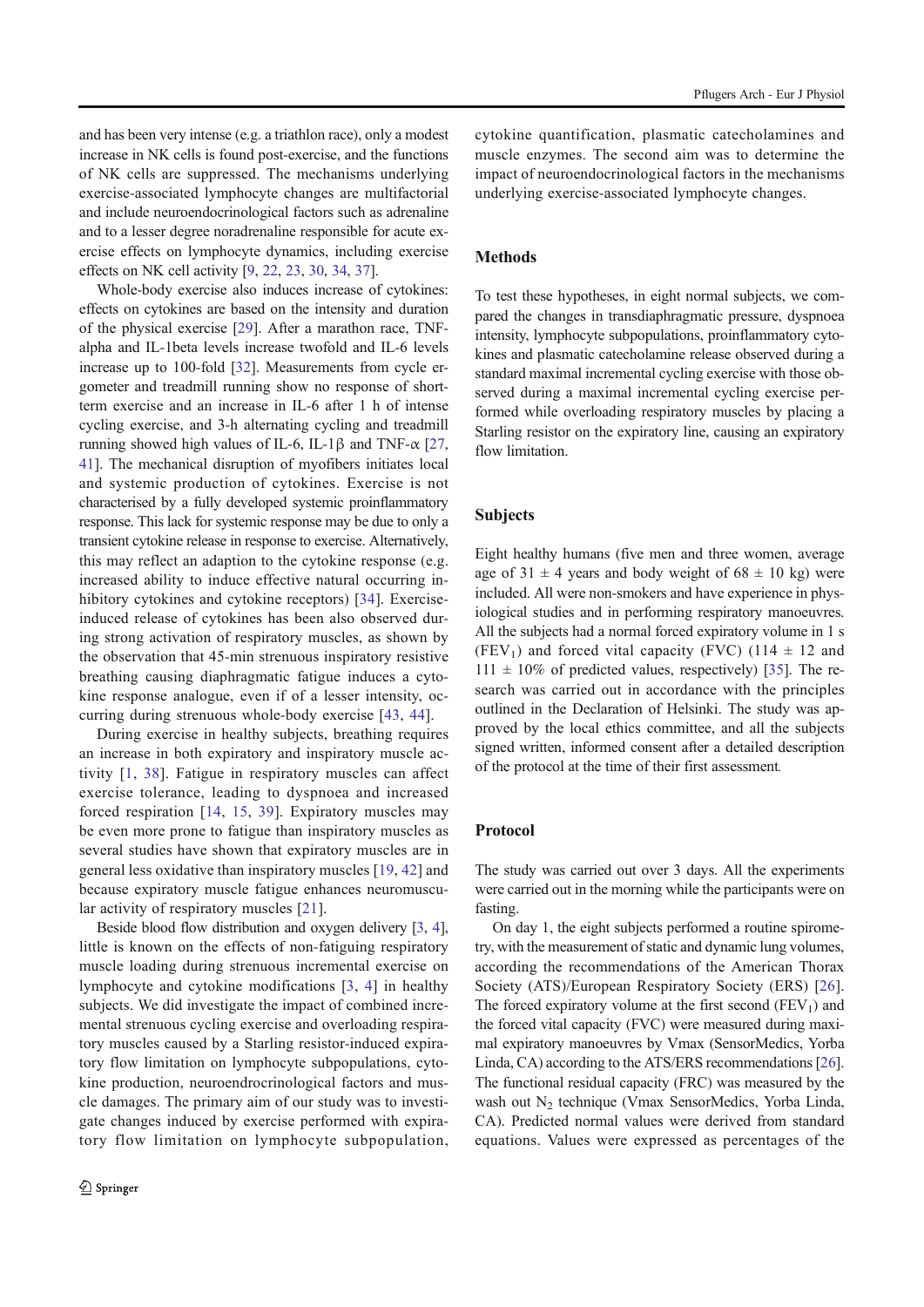predicted normal values calculated according to gender, weight and age. Reference equations were taken from the ERS [35].

Subsequently, to familiarise the subjects with the procedure, all the subjects performed a maximal incremental cycle exercise test according with the ATS/ACCP 2003 standards [36].

On day 2, the eight subjects performed flow-limited exercise: subjects seated on a cycloergometer and breathed through a mouthpiece and a Fleisch type 3 pneumotachograph attached to a Hans Rudolph valve, which separated inspiratory from expiratory flow. Dead space of the system was 75 mL. The subjects performed a symptom-limited incremental exercise test seated on a cycle ergometer (Ergometrics 800S, SensorMedics, Yorba Linda, CA). The equipment was calibrated before each test. All exercise tests consisted of a steadystate resting period of 6 min and a 3-min warm-up of unloaded pedalling, followed by an incremental test in which the work rate (WR) was increased in 1-min intervals by increments of 10 W until the point of symptom limitation (peak exercise). The subjects were instructed to maintain the pedalling rate at 60 rpm. Flow limitation was achieved by putting a Starling resistor that limited expiratory flow to  $\sim 0.8$ –1 L/s on the expiratory port of the valve. Expired carbon dioxide  $(PECTCO<sub>2</sub>)$  was sampled continuously at the mouth by an infrared carbon dioxide meter (Datex Normocap; Helsinki, Finland). Oxygen uptake  $(VO<sub>2</sub>)$ , carbon dioxide output  $(VCO<sub>2</sub>)$  and minute ventilation  $(VE)$  were analysed using breath-by-breath analysis from the Vmax system. Heart rate (HR) and arterial oxygen saturation  $(SaO<sub>2</sub>)$  were assessed with a pulse oxymeter (Masimo Rad 9, USA) by means of an ear probe. Exercise variables were measured continuously and averaged over the last 30 s of each minute and at peak exercise. Peak work rate (WRpeak), peak oxygen uptake  $(V'O<sub>2</sub>peak)$  and peak ventilation (V'Epeak) were defined, respectively, as the highest level of exercise and the highest  $V'O<sub>2</sub>$  and  $V'E$  that could be sustained for at least 30 s during the last stage of exercise.

On day 3, the eight subjects performed control exercise: the experimental procedure was the same as that in the second day, without expiratory flow limitation; rest was the steadystate period after at least 3 min of breathing on the mouthpiece before exercise began; peak was the last 30 s of loaded pedalling; and iso-workload was defined as the highest equivalent exercise WR achieved by all the participants during their respective flow-limited exercises. To determine iso-workload and time to perform analysis, design needed expiratory flow limitation on the first place (day 2). The sequence of exercise test was the same for all the subjects and was not randomised. Although the first experimental session was performed to familiarise the subjects with the procedure, it is unlikely that in these healthy subjects, this might have influenced the data collected during the two exercise bouts performed later, independently of order of test.

Of note, flow-limited exercise corresponds to wholebody exercise because of both components of the applied stress on the legs (cycle exercise) and on the respiratory muscles (strenuous resistive breathing).

#### Pleural and transdiaphragmatic pressures

Oesophageal pressure (Pes) was measured by a standard balloon-tipped catheter, introduced via the nose and connected to a pressure transducer  $(\pm 100 \text{ cm H}_2\text{O}, \text{Validyne}, \text{Northridge}, \text{$ CA) and was used as index of pleural pressure (Ppl). The balloon was positioned in the midoesophagus and contained 0.4 mL of air. Gastric pressure (Pg) was simultaneously measured with a similar balloon-catheter system connected to a second differential pressure transducer. This balloon was positioned in the stomach 65–70 cm balloon tip to nares, and contained 2 mL of air. Transdiaphragmatic pressure (Pdi) was obtained by subtracting Pes to Pg. From the oesophageal pressure signal, we determined the less negative oesophageal (expiratory) pressure (Pesmax), the most negative oesophageal (inspiratory) pressure (Pesmin), and the difference between the most negative (peak value during inspiration) and the less negative pleural pressure (at end expiration) during tidal breathing ( $\Delta$ Pes).

Inspiratory muscle strength was assessed by measuring minimal (i.e. the greatest negative) inspiratory pleural pressure sniff (Pessn) and maximal transdiaphragmatic pressure sniff (Pdisn) at FRC during sniff manoeuvres [25]. The subjects were repeatedly encouraged to try as hard as possible and they had a visual feedback of generated pressure. The manoeuvres were repeated until three measurements with less than 5% variability were recorded, and the lowest Pessn and the highest Pdisn values obtained were used for analysis. The presence of diaphragmatic fatigue was evaluated by measuring the tension time index of the diaphragm according to Bellemare and Grassino [5]. In brief, we calculated the tension time index of the diaphragm by multiplying the inspiratory duty cycle (inspiratory time over total time to breathe, TI/TTOT) by the Pdi measured at end-inspiration during the last step of exercise test and expressed as percent of the maximal Pdi. The obtained values were compared with the threshold value for fatigue (0.15) calculated by Bellemare and Grassino [5].

Pressure and flow signals were recorded onto an IBMcompatible personal computer by a 16-channel analog/ digital board at 50-Hz sampling rate (National Instrument DAQCard 6024E).

# Dyspnoea and leg sensation

Dyspnoea, or breathlessness, was defined as "the unpleasant" sensation of laboured or difficult breathing," and leg discomfort as "the level of leg discomfort experienced during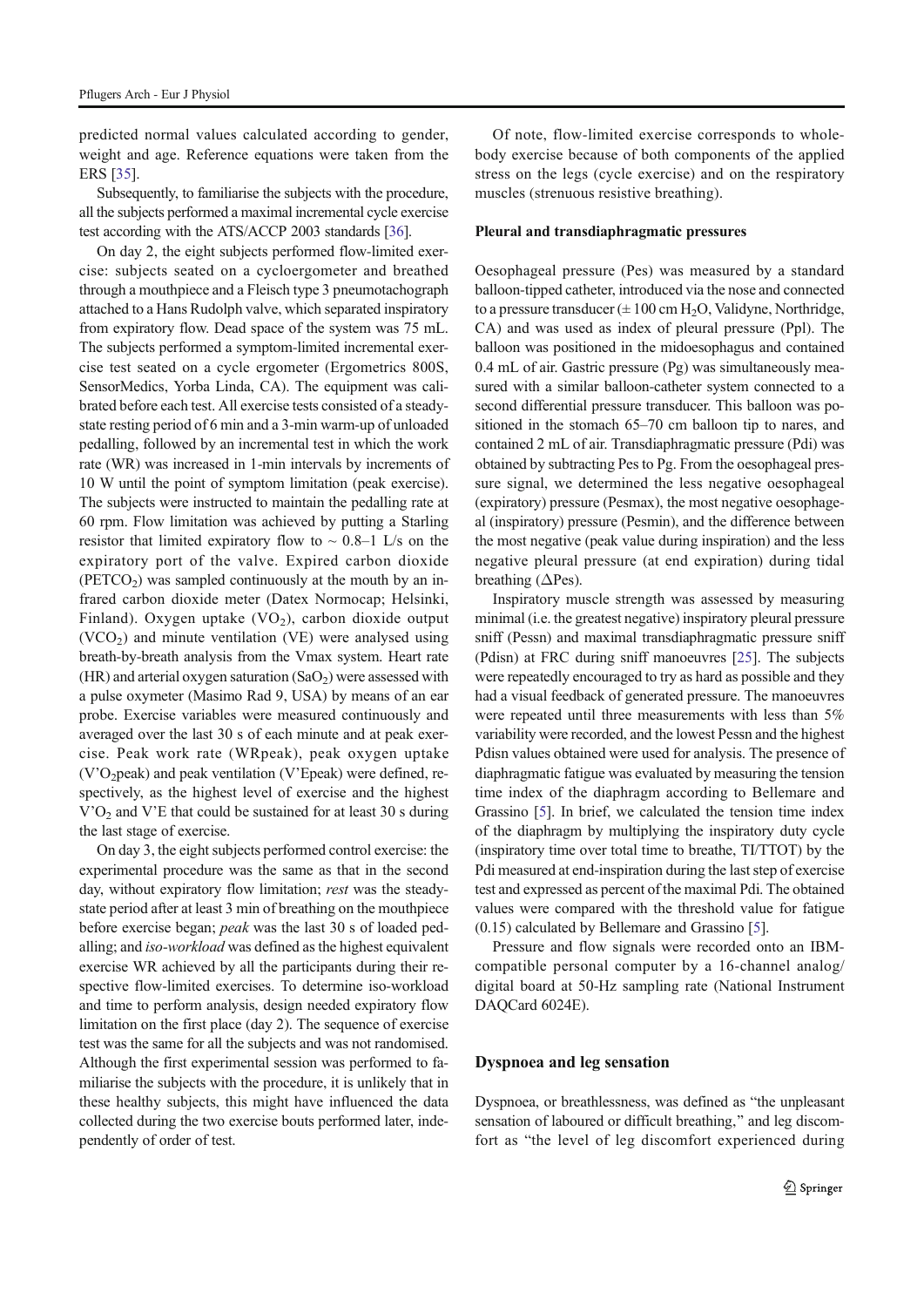exercise" as previously described  $[16–18]$ . By pointing to a 10-point Borg scale [7] from 0 (none) to 10 (maximal), the subjects rated the magnitude (intensity) of their perceived breathlessness and leg discomfort at rest, every minute and at peak exercise.

### Biochemical variables

### Lymphocyte subpopulations

Lymphocyte subpopulations were measured at baseline of each exercise, at iso-workload and at peak of each exercise. Lymphocyte subpopulations were not measured at 3 and 6 h after each exercise. To evaluate the percentages of lymphocyte, NK, T and B lymphocyte,  $2 \times 10^5$  cells were collected and stained with anti-CD3, anti-CD4, anti-CD8, anti-CD14, anti-CD16, anti-CD20 or anti-CD56 fluorochrome-conjugated MAbs (Becton Dickinson). Cells were analysed on a FACSCalibur cytofluorimeter, using the CellQuest software (Becton Dickinson). The area of positivity was determined by use of an isotype-matched MAb.

### Cytokine quantification

Cytokine quantification was performed at baseline of each exercise, at iso-workload, at peak of each exercise, and at 3 and 6 h after each exercise. Blood was drawn into sterile syringes and transferred to precooled sterile EDTA tubes. Samples were immediately spun in a refrigerated centrifuge to separate plasma from cells and thus avoid ex vivo cytokine secretion, and were next placed in polystyrene tubes and stored at −70 °C until assayed. Plasma levels of IL-6, IL-1β and TNF- $\alpha$  were measured with commercially available ELISA kits (Quantikine, R&D Systems, Minneapolis, MN). In consideration of the variable response kinetics of exerciserelated cytokines (sometimes late increase toward the end of exercise or immediately after or hours late after exercise), their plasmatic level was also measured 3 and 6 h after the end of exercise [34].

## Plasmatic catecholamines

Catecholamines (noradrenaline, adrenaline) were measured at baseline of each exercise, at iso-workload and at peak of each exercise by a radioenzymatic method as previously described [28]. Catecholamines were not measured at 3 and 6 h after each exercise.

### Muscle enzymes

Creatine kinase (CK) and myoglobin (Mb) serum concentrations were measured as indexes of muscle damage at baseline of each exercise, at iso-workload, at peak of each exercise, and at 3 and 6 h after each exercise. Serum samples were separated from whole blood by using Vacutainer blood collection tubes (Becton Dickinson, Franklin Lakes, NJ, USA) by centrifugation at 1000g for 10 min after the blood was allowed to clot at room temperature for 30 min. Serum CK activity was measured by using biochemical assay kits (Baxter Diagnostics, Deerfield, IL, USA); the normal limits were 20–160 U/ml. Mb concentration was measured by using chemiluminescent (CL) enzyme immunoassay kits; the normal limits were 0–75 ng/ml.

# **Statistics**

We studied eight non-smoking consecutive healthy subjects. This is a complex and heavy study involving two strenuous cycle exercise testing (control vs flow-limited) with pressurerelated respiratory mechanics measurements (oesophageal and gastric balloons and pressures) and several blood samples obtained during exercises. Nevertheless, this small sample size yet provides an 80% power to detect a significant difference (twosided  $\alpha$  = 0.05) in dyspnoea intensity (Borg scale) measured at a standardised work rate during incremental cycle cardiopulmonary exercise testing, based on a relevant difference in Borg ratings of  $\sim$  1.5, a standard deviation of  $\sim$  1.0 for Borg rating changes having been found in our laboratory. Values are expressed as mean  $\pm$  standard error (SE), unless otherwise specified (standard deviation, SD). To determine the significance of differences in various parameters between control and flowlimited exercises, we used the parametric Student's matched pair t test, and two-way analysis of the variance (ANOVA) for repeated measures. The continuous variables were compared by means of a two-way ANOVA, followed if positive, by a posterior comparison by Duncan multiple range test. Correlations were estimated with Bravais-Pearson correlation coefficients. The level of significance was set up at  $p < 0.05$ . All statistical procedures were carried out using the SPSS 14.0 for Windows (SPSS Inc., Chicago IL, USA).

### **Results**

### Incremental exercise test

Concerning the results of incremental exercise testing, all relative values here are expressed as mean ± SD.

Although HR at peak control exercise (days 1 and 3) was relatively low for such young subjects (151  $\pm$  5 beats/min, which corresponds to  $80 \pm 9\%$  of predicted maximal HR), we were satisfied that a maximal symptom-limited exercise was achieved in all the healthy subjects during control exercise (days 1 and 3) based on motivational effort: the subjects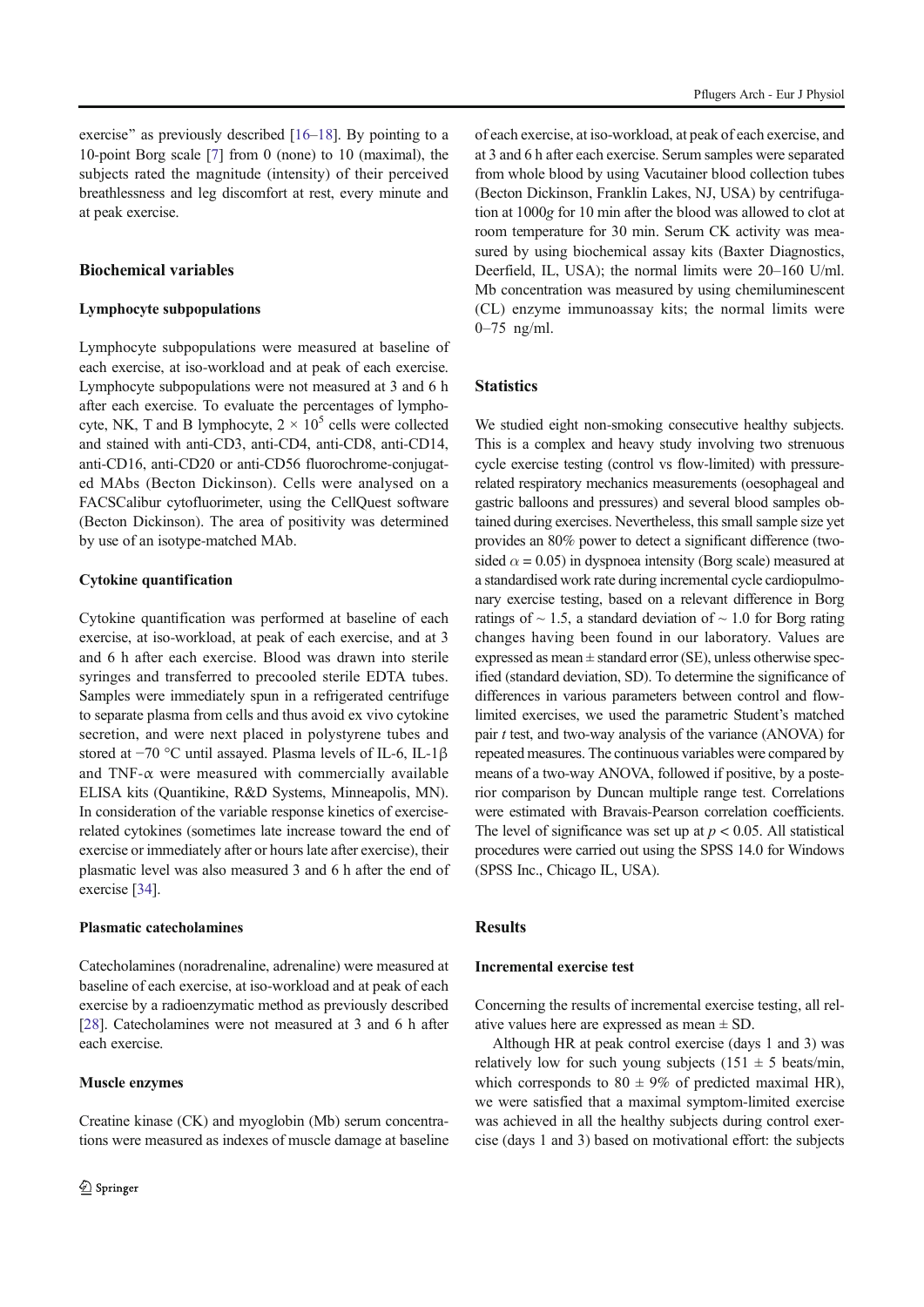

Fig. 1 Changes in heart rate induced by exercise. Black column: peak of control exercise; white column: iso-workload control exercise; grey column; peak of flow-limited exercise. HR heart rate

reported intolerable exertional leg discomfort at peak exercise  $(9 \pm 1)$  arbitrary units), had a respiratory exchange ratio at peak  $> 1.10$  (RER = 1.15  $\pm$  0.05) and a plateau in peak VO<sub>2</sub> for the majority  $[36]$ . SaO<sub>2</sub> was pretty stable during control exercise and did not fall  $(97 \pm 0.5\%)$ .

Exercising with expiratory flow limitation caused an earlier interruption of exercise compared to control test: the maximal achieved workload was  $158.75 \pm 33.1$  W in control test and 97.5  $\pm$  23.1 W during flow-limited exercise ( $p$  < 0.002). The maximal oxygen consumption  $(VO<sub>2</sub>)$  was  $2.49 \pm 0.42$  L/min  $(92.38 \pm 11.61\%$  of predicted value) [12] during control exercise and  $1.85 \pm 0.33$  L/min (69.1  $\pm$  13.3% of predicted value) during flow-limited exercise; at iso-workload conditions,  $VO<sub>2</sub>$ was  $1.54 \pm 0.27$  L/min. VO<sub>2</sub> at peak of flow-limited exercise was lower compared to the value observed at the peak of control exercise ( $p < 0.0001$ ), but significantly greater compared at the value observed at iso-workload ( $p < 0.01$ ).

Heart rate was similar at the peak of the two exercise tests, while at iso-workload, it was lower than both peak values (Fig. 1).

The maximal achieved ventilation was 81.9 L/min in control conditions and 38.8 with expiratory flow limitation; at isoworkload in control conditions, it was 48.9 L/min. Ventilation at peak flow-limited exercise was significantly lower than that both at peak control exercise ( $p < 0.0001$ ) and at iso-workload  $(p < 0.002)$ .

The maximal PETCO<sub>2</sub> was  $34 \pm 1$  mmHg during control exercise and  $48 \pm 2$  mmHg during flow-limited exercise; at iso-workload conditions, PETCO<sub>2</sub> was  $39 \pm 1$  mmHg.  $PETCO<sub>2</sub>$  at peak of flow-limited exercise was significantly higher compared to the value observed at the peak of control exercise ( $p = 0.0002$ ), and compared with the value observed at iso-workload ( $p = 0.002$ ).

#### Pleural and transdiaphragmatic pressures

Values of end-expiratory and end-inspiratory oesophageal/ pleural pressure during flow-limited and control exercises are showed in Fig. 2, left panel.

![](_page_4_Figure_10.jpeg)

Fig. 2 Left panel: end-expiratory (filled symbols) and end-inspiratory (empty symbols) pleural pressure (Ppl—Pes in the manuscript) values during control (circles) and flow-limited (squares) exercise. The distance between end-inspiratory and end-expiratory values is ΔPes. Middle and right panels: dyspnoea sensation and leg fatigue sensation scores, respectively, at baseline, at peak of both control and flow-limited exercises and at iso-workload. Circles: control exercise, squares: flow-

limited exercise. B: baseline, peak C: peak of control exercise, peak FL: peak of flow-limited exercise, iso: iso-workload. \* indicates a significant difference (< 0.05) between control and flow-limited exercises at standardised work load expressed as percentage of control exercise (20, 40 and 60%). § indicates a significant difference  $(< 0.05)$  between values at peak FL and at peak C. ¥ indicates a significant difference (< 0.05) between values at iso-workload and at peak FL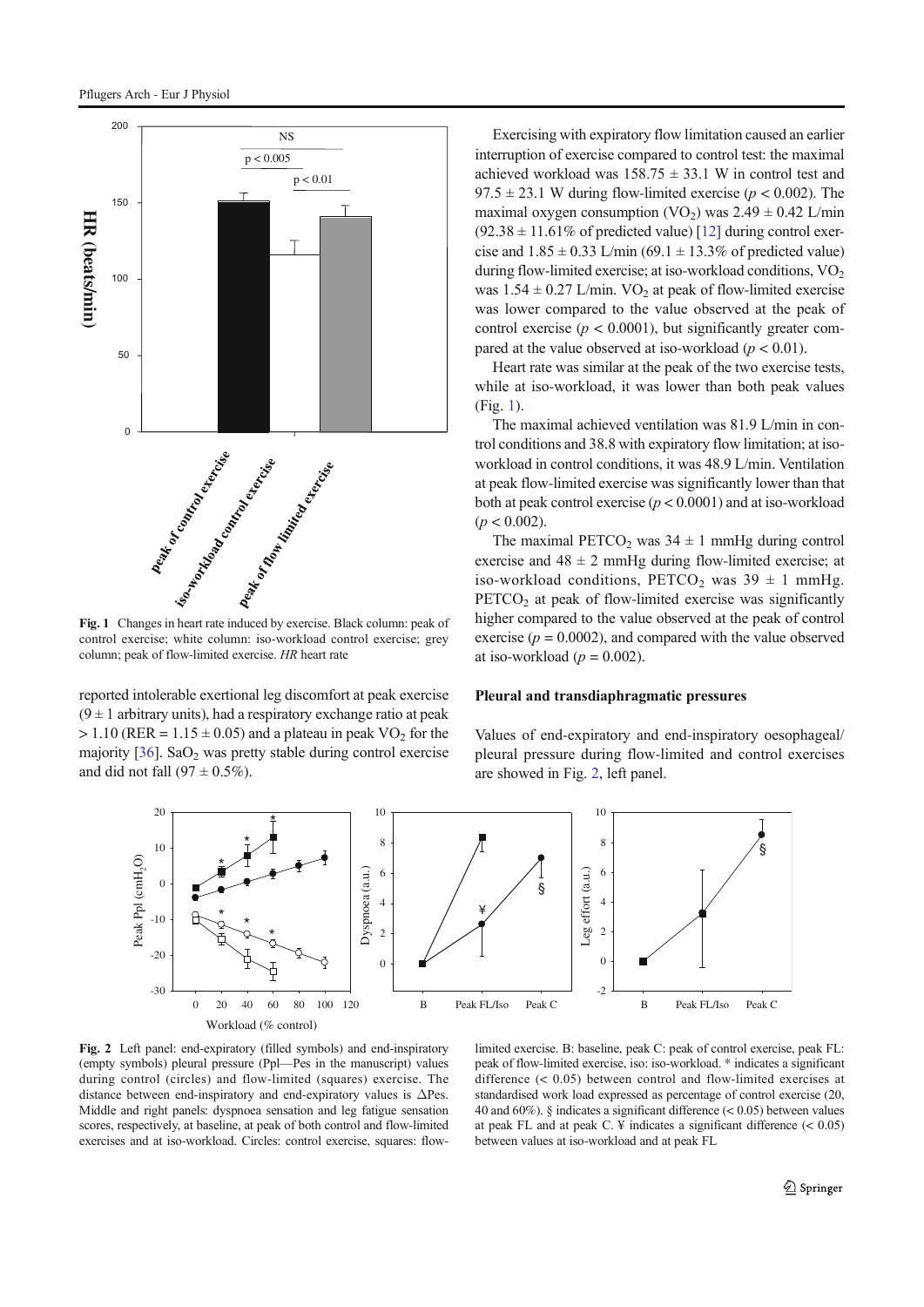At peak of flow-limited exercise, values of Pesmax and Pesmin did not show significant difference when compared to peak of control exercise (Table 1).

At peak of flow-limited exercise, ΔPes, which is the expression of the global activation of both inspiratory and expiratory muscles, was significantly higher than at peak of control exercise (Table 1).

At iso-workload, values of Pesmax, Pesmin and ΔPes were significantly lower than at peak of control exercise (Table 1).

At iso-workload, values of Pesmax, Pesmin and ΔPes were significantly lower than at peak of flow-limited exercise (Table 1).

Pdi values measured at end-inspiration during the last step of exercise test and expressed as percent of the maximal Pdi (Pdi sniff) showed an average value of  $16 \pm 2.4\%$  during control exercise and  $16 \pm 2.6\%$  during flow-limited exercise. The tension time index of the diaphragms was  $0.079 \pm 0.012$ and  $0.052 \pm 0.007$ , during control and flow-limited exercises, respectively.

#### Dyspnoea and leg sensation

All values here are expressed as mean  $\pm$  SD.

Dyspnoea progressively increased during both exercise trials. Borg score reached a maximum mean value of  $7.0 \pm 1.1$ during control exercise and  $8.0 \pm 1.0$  during expiratory flowlimited exercise ( $p < 0.035$ ) (Fig. 2, middle panel). At isoworkload, Borg score was  $3.0 \pm 2.0$ , which is significantly lower compared to that recorded at the peak of flow-limited exercise ( $p < 0.0001$ ).

Leg discomfort sensation progressively increased during exercise, reaching a maximum mean value of  $9.0 \pm 1.0$  during control exercise and  $3.0 \pm 4.0$  during flow-limited exercise  $(p < 0.003)$  (Fig. 2, right panel). At iso-workload, leg fatigue sensation was not different from that observed at the peak of flow-limited exercise  $(3.0 \pm 3.0 \text{ vs } 3.0 \pm 4.0, p = \text{ns}).$ 

Table 1 Pesmax, Pesmin and  $\Delta$ Pes at peak of control exercise, at isoworkload and at peak of flow-limited exercise

|                       | Pesmax<br>(cm H <sub>2</sub> O) | Pesmin<br>(cm H <sub>2</sub> O) | $\triangle$ Pes<br>(cm H <sub>2</sub> O) |
|-----------------------|---------------------------------|---------------------------------|------------------------------------------|
| (A) Peak control      | $9.3 \pm 2.1$                   | $-22.9 \pm 1.7$                 | $32.6 \pm 2.5$                           |
| (B) Iso-workload      | $2.3 \pm 1.8$                   | $-16.5 \pm 1.1$                 | $18.6 \pm 2.4$                           |
| (C) Peak flow-limited | $17.1 \pm 5.1$                  | $-26.1 \pm 2.5$                 | $40.6 \pm 4.5$                           |
| A vs B, $p =$         | 0.002                           | 0.024                           | 0.001                                    |
| A vs C, $p =$         | 0.086                           | 0.156                           | 0.034                                    |
| B vs C, $p =$         | 0.005                           | 0.011                           | 0.0001                                   |
|                       |                                 |                                 |                                          |

Values are expressed as mean ± standard error

Pesmax less negative pressure developed during tidal breathing, Pesmin more negative pressure developed during tidal breathing, ΔPes difference between Pesmax and Pesmin

#### Biochemical variables

#### Lymphocyte subpopulations

During both control and flow-limited exercises, total lymphocytes significantly increased compared to those at baseline (respectively,  $p < 0.0001$  and  $p < 0.001$ ). Peak values during flow-limited exercise were not different from control peak values, but significantly greater compared to those at isoworkload ( $p < 0.025$ ).

During both control and flow-limited exercises, CD16+/ CD56+ natural killer lymphocytes (as percent of total lymphocytes) significantly increased compared to those at baseline (respectively,  $p < 0.001$  and  $p < 0.0001$ ). Peak values during flow-limited exercise were not different from control peak values, but significantly greater than those at iso-workload  $(p < 0.003)$  (Fig. 3).

No significant modulation of other cell types was observed (data not showed).

#### Cytokine quantification

Plasmatic values of IL-6, IL-1 IL-1 $\beta$  and TNF- $\alpha$  did not show any significant change from rest to peak exercise and 3 and 6 h after the end of exercise, either during control or flow-limited exercise (NS for both tests, data showed in Fig. 4).

### Plasmatic catecholamines

During both control and flow-limited exercises, plasmatic norepinephrine and epinephrine ( $p < 0.0001$  for both) increased significantly (Fig. 5). Norepinephrine peak values of both control and flow-limited tests were significantly higher than those at baseline ( $p < 0.0001$  for both) and iso-workload ( $p < 0.001$ ) for both), with no difference between them. For epinephrine, peak values of control exercise were significantly higher than those at baseline and iso-workload ( $p < 0.0001$  and  $p < 0.001$ , respectively), while peak values of flow-limited exercise were higher than those at baseline ( $p < 0.018$ ), but not different from those of both iso-workload and peak control exercises (Bonferroni's test).

Values of both norepinephrine and epinephrine measured at baseline, peak flow-limited exercise, iso-workload and peak control exercise significantly related to  $\Delta$ Pes values recorded in the same conditions (pooled data,  $r = 0.74$ ,  $p < 0.0001$  and  $r = 0.54$ ,  $p < 0.001$ , respectively) (Fig. 6, right upper panels). Moreover, the number of CD16<sup>+</sup> and CD56<sup>+</sup> NK cells (as percentage of total lymphocytes) observed at baseline, peak flow-limited exercise, iso-workload and peak control exercise significantly related to both norepinephrine (pooled data,  $r = 0.66$ ,  $p < 0.0001$  and  $r = 0.62$ ,  $p < 0.0001$ , respectively) values (Fig. 6, left lower panels) and epinephrine (pooled data,  $r = 0.42$ ,  $p < 0.018$  and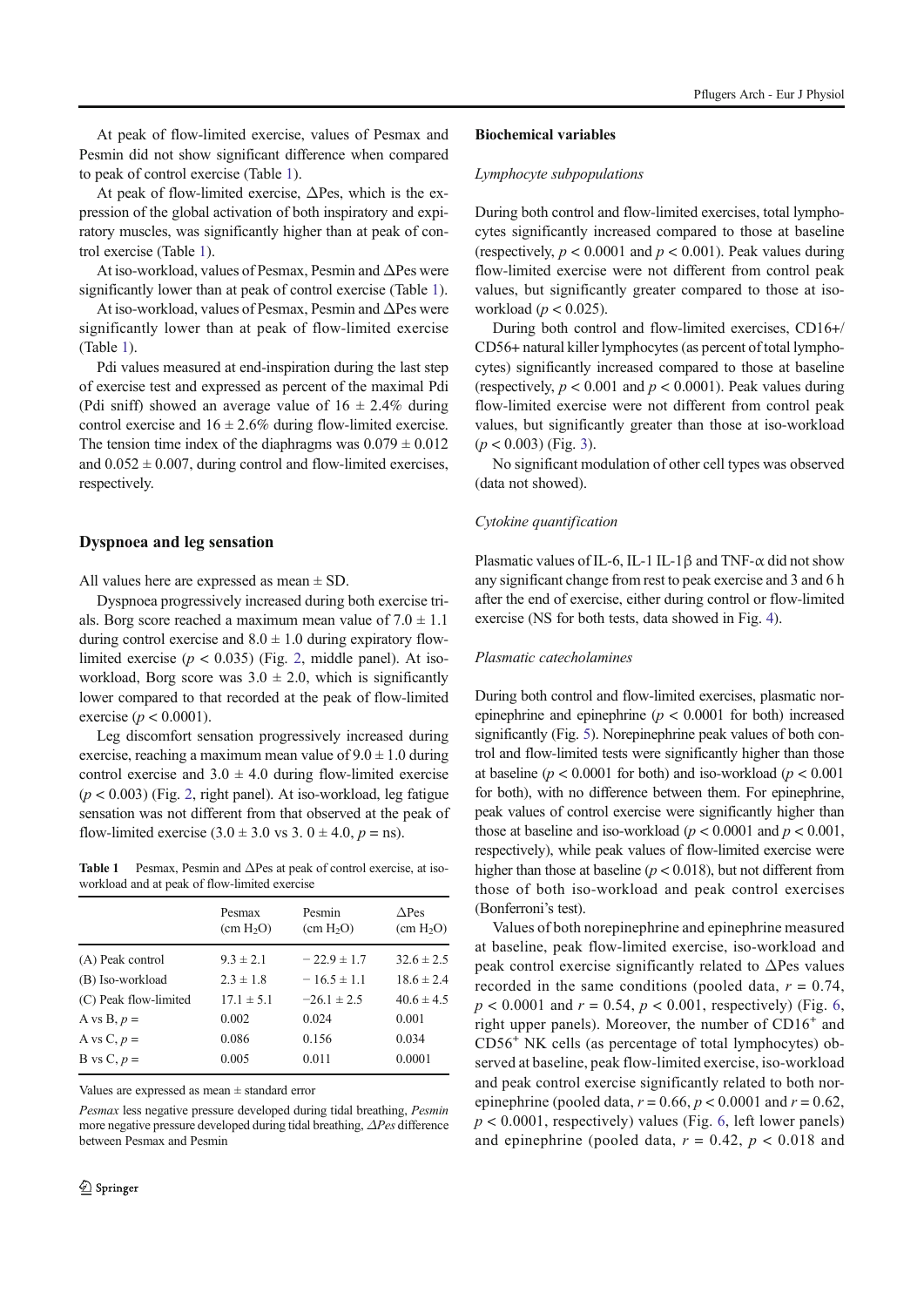![](_page_6_Figure_1.jpeg)

Fig. 3 Total blood lymphocytes (left panel), expressed as absolute number, CD16+ lymphocytes (middle panel) and CD56+ lymphocytes (right panel), expressed as percentage of total lymphocytes, during both control (circles) and flow-limited (squares) exercises at baseline, isoworkload and peak exercise. B: baseline, peak C: peak of control

 $r = 0.42$ ,  $p < 0.016$ , respectively) values (Fig. 6, right lower panels) and to  $\triangle$ Pes values (pooled data,  $r = 0.6$ ,  $p < 0.0001$ and  $r = 0.62$ ,  $p < 0.0001$ , respectively) (Fig. 6, left upper panels) recorded in the same conditions.

### Muscle enzymes

Serum CK showed a small but significant increase from rest to peak during control exercise ( $p = 0.003$ ), even if values were still within the limits of the normal range in most subjects, while no change was observed at 3 and 6 h after control exercise and during flow-limited exercise (NS) (data showed in Fig. 4). Serum myoglobin did not change in either test (NS for both) (data showed in Fig. 4).

exercise, peak FL: peak of flow-limited exercise, iso: iso-workload. \* indicates a significant difference (< 0.05) between values at peak FL and at baseline. † indicates a significant difference (< 0.05) between values at peak C and at baseline. ¥ indicates a significant difference (< 0.05) between values at iso-workload and at peak FL

# **Discussion**

The novel findings of this study are as follows: (i) loading of respiratory muscles during an incremental exercise test causes an increase of the indices of metabolic stress (norepinephrine and heart rate) and of NK cells similar to that observed during a control exercise at a higher work rate, and (ii) indices of metabolic stress, number of circulating NK cells and intensity of respiratory muscle exercise are closely related.

Exercising with a respiratory flow limitation affected significantly exercise performance: maximal achieved workload was reduced by 39%, minute ventilation decreased and both inspiratory and expiratory peak pressure increased significantly (see Fig. 1), these changes being in line with the results of previous studies [2, 4, 11].

![](_page_6_Figure_10.jpeg)

Fig. 4 Figure showing the data regarding cytokines (e.g. IL-6, IL-1b, TNF-α) and muscle damage markers (e.g. CK (creatine kinase), myoglobin) during baseline (B), peak control exercise (C), peak flow-

limited exercise (FL), 3 h and 6 h. \* indicates a significant difference (< 0.05) between values at peak C and at baseline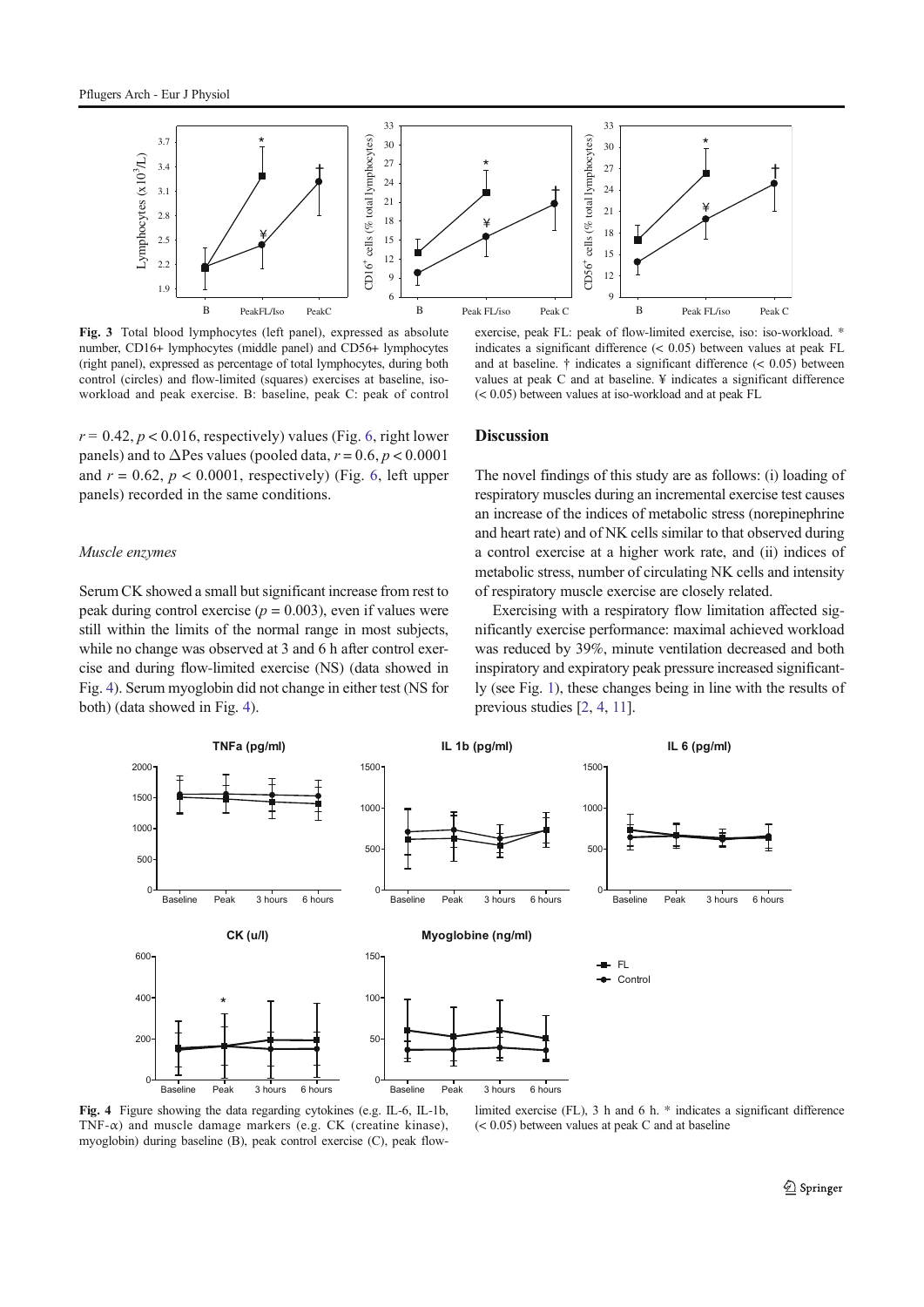![](_page_7_Figure_1.jpeg)

Fig. 5 Norepinephrine (left panel) and epinephrine (right panel) plasmatic levels during both control (circles) and flow-limited (squares) exercises at warm-up, iso-workload and peaks of exercise. B: baseline, peak C: peak of control exercise, peak FL: peak of flow-limited exercise, iso: iso-workload.  $*$  indicates a significant difference  $( $0.05$ ) between$ 

The high inspiratory and expiratory pleural pressures are expression of a greater activation of both inspiratory and expiratory muscles due to a greater neural drive to breathe, and demonstrate that during the flow-limited test, respiratory muscles performed a strenuous exercise. Our results are in line with those of previous reports showing that imposition of flow limitation, by causing an increase in mean expiratory pleural pressure, alveolar pressure and abdominal pressure, leading to expiratory muscle recruitment [3], and that increase of the load on the respiratory muscles during exercise causes an increase in blood flow to these muscles at the expense of blood flow to the locomotor muscles, as their metabolic demand increased, reflecting their activity [4].

![](_page_7_Figure_4.jpeg)

values at peak FL and at baseline. † indicates a significant difference (< 0.05) between values at peak C and at baseline. ‡ indicates a significant difference (< 0.05) between values at iso-workload and at peak C. ¥ indicates a significant difference (< 0.05) between values at iso-workload and at peak FL

Dyspnoea sensation increased during respiratory muscle loading reaching a value that was more than twice the control exercise value at the same workload. Those results confirm that non-fatiguing respiratory muscle loading during strenuous incremental exercise contributes to the perception of exertion-related respiratory sensations, notably dyspnoea [15]. Even if the pressures developed by the expiratory muscles significantly contribute to dyspnoea [15], the mechanisms responsible for this sensation are not yet clearly elucidated. Aliverti et al. [3] show that expiratory flow limitation during exercise impaired exercise performance because of severe dyspnoea, but dynamic hyperinflation was not a prominent feature of their results. Indeed, in two of their six subjects, it

![](_page_7_Figure_7.jpeg)

Fig. 6 Relationship of  $CD16<sup>+</sup>$  (left panel) and  $CD56<sup>+</sup>$  (right panel) NK cells (as percentage of total lymphocytes) vs  $\Delta$ Pes, norepinephrine and epinephrine values. Pooled data obtained at baseline, peak flow-limited

exercise, iso-workload and peak control exercise. ΔPes: difference between the most negative and the less negative oesophageal pressure

Springer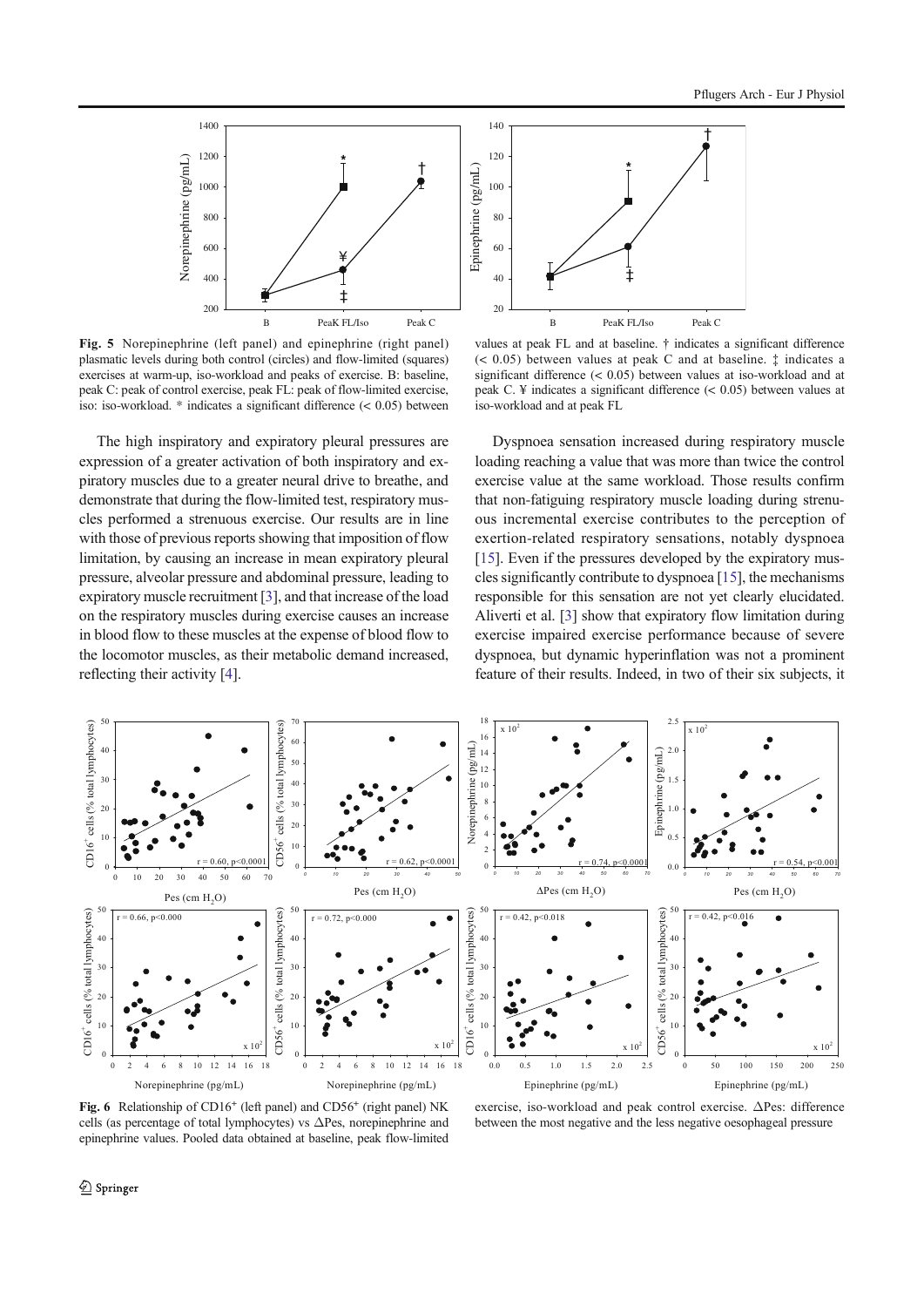did not occur at all, and in the remaining four, it only occurred at the end of the flow-limited run. Before that, during the Starling run, end-expiratory chest wall volumes were similar to or less than during control exercise, whereas dyspnoea assessed by the Borg scale was considerably greater at the same exercise level under control conditions. In healthy rats, Loverdos et al. have recently shown that expiratory resistive breathing results in dynamic hyperinflation and intrinsic positive end-expiratory pressure induction; a potential proinflammatory role for dynamic hyperinflation per se has been proposed, mainly attributable to cellular stretch [20]. In COPD patients, things are more complex: although expiratory muscles are usually recruited during exercise in most patients with COPD, they do not influence the dynamic hyperinflation and exertional dyspnoea, the relatively early respiratory mechanical constraints or the attendant perceived inspiratory difficulty [18].

It is well known that strenuous exercise is accompanied by blood lymphocyte modifications consisting in a rapid increase of circulating lymphocyte subpopulations, particularly NK lymphocytes, occurring soon after the start of exercise, and in an optional later release of several "proinflammatory" cytokines [33]. Increases in lymphocyte subpopulation and cytokine release are different phenomena not only for the time necessary for their induction but also for the pathophysiologic mechanism [33], fatigue and muscular damage being involved in the release of plasmatic cytokines [8, 31, 43] and the metabolic stress induced by the muscle work in the effects on lymphocytes [9, 24, 32, 39].

As to lymphocyte changes, scarce information is available on the effects of respiratory muscle overloading during exercise on lymphocytes. There is only one report in abstract form, describing increases in the percentage of T-cytotoxic lymphocytes, T-cytotoxic naïve lymphocytes and NK cells after strenuous resistive breathing following the same fatiguing breathing causing a cytokine release [14], but it is not known if a non-fatiguing exercise of respiratory muscles, as in our work, is able to induce a rapid increase of lymphocytes similarly to what is observed during whole-body exercise.

Furthermore, during whole-body exercise, Nieman et al. suggest that exercise is principally associated with an increase in NK cells (two third of the increase), with little or no change in other subpopulation (one third of CD8 cells and CD4 stayed relatively level), and that nearly all of the increase in CD8 cells was of the dimly fluorescent type (which function primarily as natural killer cells) [30]. In other investigations engaging cycling exercise, increases in T and B lymphocytes are heterogeneous and vary widely across studies from 10 to 100% [30, 34]. Finally, Pederson et al. suggest that the percentage of B cells among blood mononuclear cells does not change in relation to exercise [33]. During whole-body exercise, NK cells are rapidly mobilized into the circulation most likely by increased shear stress caused by a substantial increase in the peripheral blood flow and catecholamine-induced down-regulation of adhesion molecule expression [6, 13, 40]. Changes in NK lymphocytes are closely associated with the metabolic stress induced by the strenuous physical exercise, as indicated by the relationship among plasmatic catecholamines, exercise intensity  $[22, 23]$  and circulating CD16<sup>+</sup> and CD56<sup>+</sup> cells  $[9, 1]$ 30, 37]. Those data are in agreement with the data reported. In our report, NK lymphocyte number increased during the control exercise test, and in particular, a great increase was observed for the NK lymphocytes (CD16<sup>+</sup>, CD56<sup>+</sup> phenotypes). At the peak of flow-limited exercise, changes in NK lymphocytes were similar to those observed at peak of control exercise at a significantly higher workload and significantly greater than those observed at the same workload in control conditions (iso-workload), indicating that strenuous activation of respiratory muscles exerts on lymphocytes, the same effects exerted by strenuous activation of limb muscles. As to the mechanism of increased NK cell number, the significant relationship between changes in overall respiratory muscle output (ΔPes) and changes in NK cells suggests an important role of the increased work of respiratory muscles. Moreover, during both control and flow-limited exercises, there was a significant increase of the indices of stress: at the peak of flowlimited exercise test, heart rate, epinephrine and norepinephrine were significantly greater than those at iso-workload and not different from the values observed at the peak of control exercise, indicating that breathing with an expiratory flow limitation was a powerful stressful stimulus, similar to a whole-body maximal exercise test. Moreover, the number of circulating CD16+ and CD56+ cells was significantly related to plasmatic catecholamine levels, which in turn was significantly related to the pressure developed by respiratory muscles, demonstrating that the close association among respiratory muscle activity, plasma catecholamine concentration and change in circulating NK cells, already observed during strenuous limb muscle exercise [9, 22, 23, 30, 37], which occurs also with strenuous respiratory muscle exercise. These data confirm that the NK increase depends on the intensity of the metabolic stress induced by strenuous muscle exercise [33, 34].

As to cytokine release, Vassilakopoulos et al. [43] conclude that strenuous resistive breathing induces an immune response consisting of the elevation of plasma cytokines. This is in contrast with our report.

This might be explained by the fact that elevation of cytokines occurs only if the exercise is intense and prolonged enough to induce muscle damage, as shown by the increase of CK and by the relationship between CK and IL-6 increase [8]. Exercise of respiratory muscles is able to cause cytokine release, but only when the level of muscle exercise is sufficiently high to cause diaphragm fatigue, whereas moderate resistive breathing not-inducing diaphragm fatigue did not exert any effect [43]. In our subjects, increased work of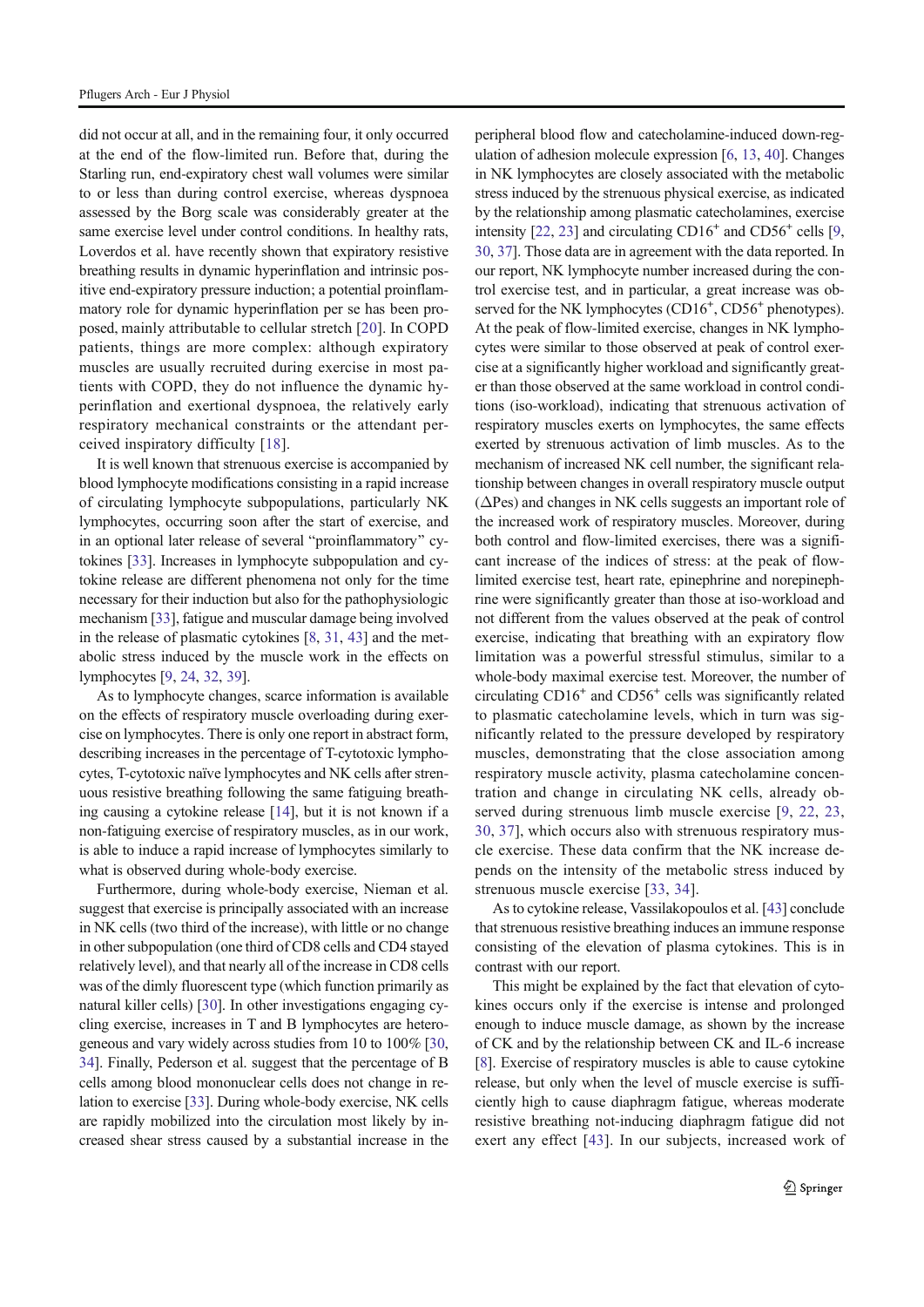respiratory muscles was not accompanied by the development of fatigue, as shown by the low value of tension time index of the diaphragm, which did not reach the threshold value of 0.15 [5], and by the low percentage of Pdimax developed during the test (maximal value 27%, with fatigue occurring when Pdi  $is > 60\%$  of Pdimax). Fatigue in the respiratory muscles may require a reliable measurement of respiratory muscle fatigue, such as magnetic stimulation to objectively assess respiratory muscle fatigue to confirm that the flow-limited incremental exercise indeed induced greater respiratory muscle fatigue compared to the control condition. Nonetheless, in our study, the absence of signs of muscle damage combined with a normal tension time index of the diaphragm is likely to be suggestive of the absence of occurrence of respiratory muscle fatigue and may explain the lack for systemic proinflammatory response.

In addition, exercise is not characterised by a fully developed systemic proinflammatory response. There are several possible explanations for the variable results on proinflammatory and inflammation-responsive cytokines in relation to exercise. The lack for systemic response may be due to only a transient cytokine release in response to exercise. Alternatively, this may reflect an adaption to the cytokine response (e.g. increased ability to induce effective naturally occurring inhibitory cytokines and cytokine receptors) [34].

Thirdly, previous studies provide indirect evidence that cytokines are upregulated in the diaphragm, secondary to exercise, but the intradiaphragmatic cytokine production does not prove that these cytokines are released in the circulation and can account for the plasma cytokine elevation, secondary to resistive breathing [44]. Other potential tissues/cells of cytokine origin, secondary to resistive loading, are still not elucidating, and it is possible that the plasma cytokine induction during resistive breathing is differentially regulated by various stimuli [43]. Finally, even if cytokines may not increase immediately after exercise [34], as at 3 and 6 h after the end of exercise, no significant changes appear in plasmatic cytokine concentration; these data indicate that no significant systemic proinflammatory response occurred during the exercise tests.

Based on these data, the answer to the hypothesis of this study appears to be positive, i.e. strenuous exercise of respiratory muscles, inducing neither fatigue nor muscle damage, is able to cause lymphocyte subpopulation changes, provided that it is intense enough to induce a significant metabolic stress. To this regard, it is interesting to compare the behaviour of dyspnoea and leg effort sensation: at peak of flow-limited exercise, dyspnoea was greater and leg effort sensation the same compared to that at iso-workload, indicating a greater respiratory muscle involvement than leg muscle involvement; on the other side, at peak of control exercise, dyspnoea was only slightly lower and leg effort sensation much greater compared to peak of flow-limited exercise, indicating a greater leg muscle involvement than respiratory muscle activation. This

may suggest that during control exercise, increased leg muscle activation was the main responsible of lymphocyte changes and respiratory muscles contributed to a lesser extent, while during flow-limited exercise, the role of the limb and respiratory muscles was inverted. Finally, maximal achieved workload during flow-limited exercise was 39% less than that of control exercise, even if the changes in lymphocytes were the same, confirming the notion that the amount of these changes depends more on the intensity than on the duration of the physical work [33].

In conclusion, our results suggest that non-fatiguing respiratory muscle loading is able to cause a significant metabolic stress responsible of lymphocyte changes in the absence of respiratory muscle fatigue (as indicated by the normal value of tension time index of the diaphragm and by the low percentage of Pdimax developed during the test) or damage (for cytokine release). These responses appear to be correlated to increase of circulating NK cells similar to that observed during leg exercise. Additional interesting experimental conditions in the context of the present study would have been to use progressively increasing voluntary ventilation with and without flow limitation while maintaining the subject at rest, thereby mimicking the ventilation levels observed during the exercise conditions in order to determine the relative contribution of respiratory vs locomotor muscles in the responses of plasma cytokines and circulating natural killer lymphocytes. Confirming in a further large and prospective study on the effect of NK cells on exercise tolerance, dyspnoea and forced respiration, it would be interesting to see whether dyspnoea could be modulated by counteracting the immune response.

Acknowledgements We would like to sincerely thank Dr. Roberta Biagiotti and Maria G. Giudizi from the Department of Internal Medicine, Section of Clinical Immunology and Respiratory Diseases, University of Florence, Italy, for their technical assistance in processing blood samples, characterising lymphocyte subpopulations, and quantifying cytokine, plasmatic catecholamines and muscle enzymes.

Supported by the programme "Investissement d'Avenir ANR-10-AIHU 06 of the French Government.

Compliance with ethical standards The research was carried out in accordance with the principles outlined in the Declaration of Helsinki. The study was approved by the local ethics committee, and all the subjects signed written, informed consent after a detailed description of the protocol at the time of their first assessment.

#### References

- 1. Abraham KA, Feingold H, Fuller DD, Jenkins M, Mateika JH, Fregosi RF (2002) Respiratory-related activation of human abdominal muscles during exercise. J Physiol Lond 541:653–663
- 2. Aliverti A (2016) The respiratory muscles during exercise. Breathe (Sheff) 12:165–168. https://doi.org/10.1183/20734735.008116
- 3. Aliverti A, Dellacà RL, Lotti P, Bertini S, Duranti R, Scano G, Heyman J, Lo Mauro A, Pedotti A, Macklem PT (2005)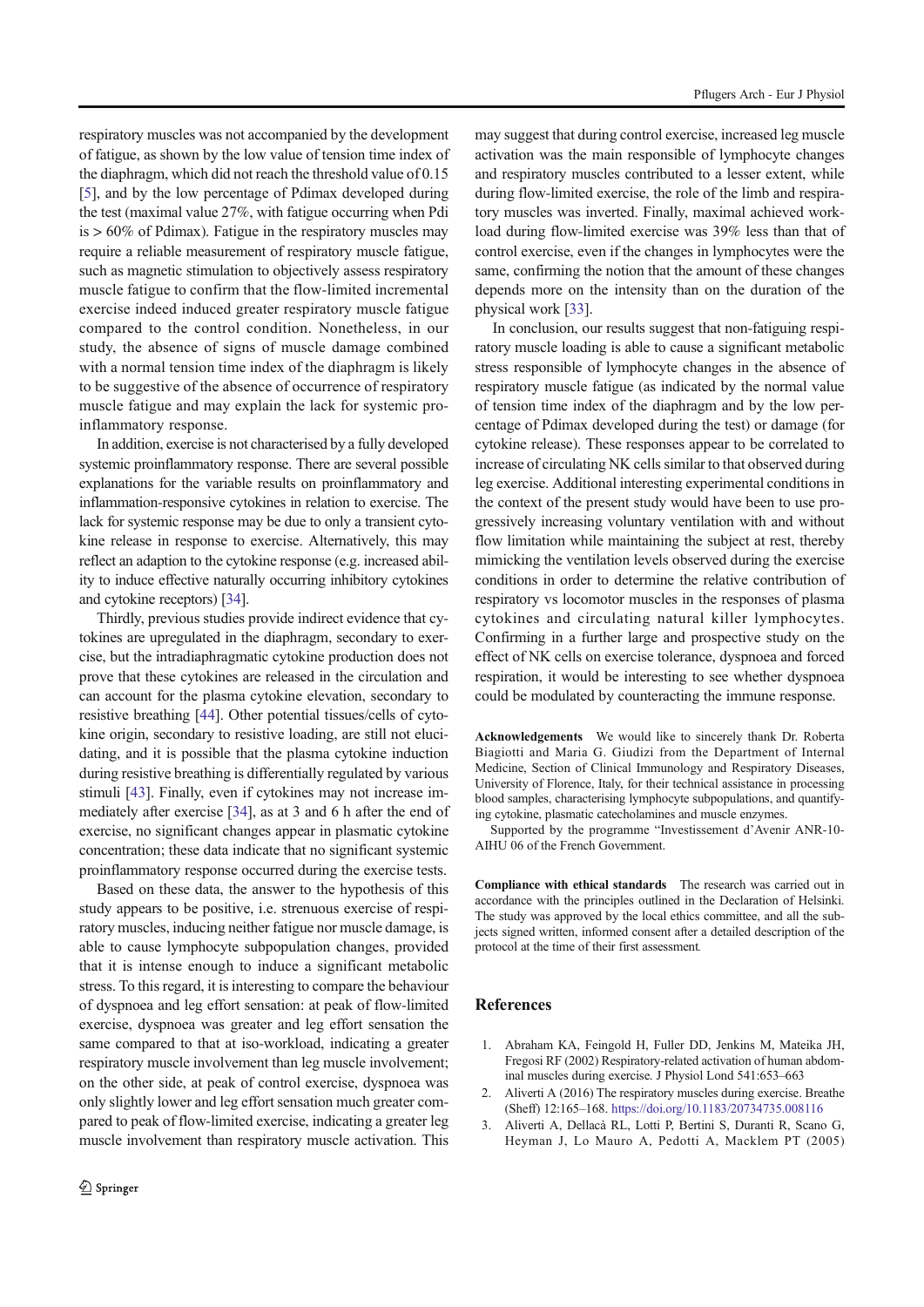Influence of expiratory flow-limitation during exercise on systemic oxygen delivery in humans. Eur J Appl Physiol 95:229–242. https://doi.org/10.1007/s00421-005-1386-4

- 4. Athanasopoulos D, Louvaris Z, Cherouveim E, Andrianopoulos V, Roussos C, Zakynthinos S, Vogiatzis I (2010) Expiratory muscle loading increases intercostal muscle blood flow during leg exercise in healthy humans. J Appl Physiol 109:388–395. https://doi.org/10. 1152/japplphysiol.01290.2009
- 5. Bellemare F, Grassino A (1982) Effect of pressure and timing of contraction on human diaphragm fatigue. J Appl Physiol Respir Environ Exerc Physiol 53:1190–1195
- 6. Benschop RJ, Oostveen FG, Heijnen CJ, Ballieux RE (1993) Beta 2-adrenergic stimulation causes detachment of natural killer cells from cultured endothelium. Eur J Immunol 23:3242–3247. https:// doi.org/10.1002/eji.1830231230
- 7. Borg GA (1982) Psychophysical bases of perceived exertion. Med Sci Sports Exerc 14:377–381
- 8. Bruunsgaard H, Galbo H, Halkjaer-Kristensen J, Johansen TL, MacLean DA, Pedersen BK (1997) Exercise-induced increase in serum interleukin-6 in humans is related to muscle damage. J Physiol Lond 499(Pt 3):833–841
- 9. Field CJ, Gougeon R, Marliss EB (1991) Circulating mononuclear cell numbers and function during intense exercise and recovery. J Appl Physiol 71:1089–1097
- 10. Haskell WL, Lee I-M, Pate RR, Powell KE, Blair SN, Franklin BA, Macera CA, Heath GW, Thompson PD, Bauman A (2007) Physical activity and public health: updated recommendation for adults from the American College of Sports Medicine and the American Heart Association. Med Sci Sports Exerc 39:1423–1434. https://doi.org/ 10.1249/mss.0b013e3180616b27
- 11. Iandelli I, Aliverti A, Kayser B, Dellacà R, Cala SJ, Duranti R, Kelly S, Scano G, Sliwinski P, Yan S, Macklem PT, Pedotti A (2002) Determinants of exercise performance in normal men with externally imposed expiratory flow limitation. J Appl Physiol 92: 1943–1952. https://doi.org/10.1152/japplphysiol.00393.2000
- 12. Jones NL, Makrides L, Hitchcock C, Chypchar T, McCartney N (1985) Normal standards for an incremental progressive cycle ergometer test. Am Rev Respir Dis 131:700–708. https://doi.org/10. 1164/arrd.1985.131.5.700
- 13. Kappel M, Tvede N, Galbo H, Haahr PM, Kjaer M, Linstow M, Klarlund K, Pedersen BK (1991) Evidence that the effect of physical exercise on NK cell activity is mediated by epinephrine. J Appl Physiol 70:2530–2534
- 14. Katsaounou P, Karatza MH, Kollintza A et al (2001) The immune response to strenuous resistive breathing (abstract). Am J Respir Crit Care Med 163:A62115
- 15. Kayser B, Sliwinski P, Yan S, Tobiasz M, Macklem PT (1997) Respiratory effort sensation during exercise with induced expiratory-flow limitation in healthy humans. J Appl Physiol 83: 936–947
- 16. Laveneziana P, Montani D, Dorfmüller P, Girerd B, Sitbon O, Jaïs X, Savale L, Eyries M, Soubrier F, Similowski T, Simonneau G, Humbert M, Garcia G (2014) Mechanisms of exertional dyspnoea in pulmonary veno-occlusive disease with EIF2AK4 mutations. Eur Respir J 44:1069–1072. https://doi.org/10.1183/09031936. 00088914
- 17. Laveneziana P, O'Donnell DE, Ofir D, Agostoni P, Padeletti L, Ricciardi G, Palange P, Duranti R, Scano G (2009) Effect of biventricular pacing on ventilatory and perceptual responses to exercise in patients with stable chronic heart failure. J Appl Physiol 106:1574–1583. https://doi.org/10.1152/japplphysiol. 90744.2008
- 18. Laveneziana P, Webb KA, Wadell K, Neder JA, O'Donnell DE (2014) Does expiratory muscle activity influence dynamic hyperinflation and exertional dyspnea in COPD? Respir Physiol Neurobiol 199:24–33. https://doi.org/10.1016/j.resp.2014.04.005
- 19. Lieberman DA, Faulkner JA, Craig AB, Maxwell LC (1973) Performance and histochemical composition of guinea pig and human diaphragm. J Appl Physiol 34:233–237
- 20. Loverdos K, Toumpanakis D, Litsiou E, Karavana V, Glynos C, Magkou C, Theocharis S, Vassilakopoulos T (2016) The differential effects of inspiratory, expiratory, and combined resistive breathing on healthy lung. Int J Chron Obstruct Pulmon Dis 11:1623– 1638. https://doi.org/10.2147/COPD.S106337
- Martin JG, De Troyer A (1982) The behaviour of the abdominal muscles during inspiratory mechanical loading. Respir Physiol 50: 63–73
- 22. Mazzeo RS (1991) Catecholamine responses to acute and chronic exercise. Med Sci Sports Exerc 23:839–845
- 23. Mazzeo RS, Marshall P (1989) Influence of plasma catecholamines on the lactate threshold during graded exercise. J Appl Physiol 67: 1319–1322
- 24. McCarthy DA, Dale MM (1988) The leucocytosis of exercise. A review and model. Sports Med 6:333–363
- 25. Miller JM, Moxham J, Green M (1985) The maximal sniff in the assessment of diaphragm function in man. Clin Sci 69:91–96
- 26. Miller MR (2005) Standardisation of spirometry. Eur Respir J 26: 319–338. https://doi.org/10.1183/09031936.05.00034805
- 27. Moldoveanu AI, Shephard RJ, Shek PN (2000) Exercise elevates plasma levels but not gene expression of IL-1beta, IL-6, and TNFalpha in blood mononuclear cells. J Appl Physiol 89:1499–1504
- 28. Neri Serneri GG, Masotti G, Castellani S, Scarti L, Trotta F, Mannelli M (1983) Role of PGE2 in the modulation of the adrenergic response in man. Cardiovasc Res 17:662–670
- 29. Nielsen HG, Øktedalen O, Opstad P-K, Lyberg T (2016) Plasma cytokine profiles in long-term strenuous exercise. J Sports Med (Hindawi Publ Corp) 2016:7186137. https://doi.org/10.1155/ 2016/7186137
- 30. Nieman DC, Nehlsen-Cannarella SL, Donohue KM, Chritton DB, Haddock BL, Stout RW, Lee JW (1991) The effects of acute moderate exercise on leukocyte and lymphocyte subpopulations. Med Sci Sports Exerc 23:578–585
- 31. Ostrowski K, Rohde T, Zacho M, Asp S, Pedersen BK (1998) Evidence that interleukin-6 is produced in human skeletal muscle during prolonged running. J Physiol Lond 508(Pt 3):949–953
- 32. Pedersen BK (2000) Special feature for the Olympics: effects of exercise on the immune system: exercise and cytokines. Immunol Cell Biol 78:532–535. https://doi.org/10.1111/j.1440-1711.2000.  $t01-11-x$
- 33. Pedersen BK, Hoffman-Goetz L (2000) Exercise and the immune system: regulation, integration, and adaptation. Physiol Rev 80: 1055–1081
- 34. Pedersen BK, Toft AD (2000) Effects of exercise on lymphocytes and cytokines. Br J Sports Med 34:246–251
- 35. Quanjer PH, Tammeling GJ, Cotes JE, Pedersen OF, Peslin R, Yernault JC (1993) Lung volumes and forced ventilatory flows. Eur Respir J 6(Suppl 16):5–40. https://doi.org/10.1183/09041950. 005s1693
- 36. Ross RM (2003) ATS/ACCP statement on cardiopulmonary exercise testing. Am J Respir Crit Care Med 167:1451; author reply 1451. https://doi.org/10.1164/ajrccm.167.10.950
- 37. Shephard RJ (2003) Limits to the measurement of habitual physical activity by questionnaires. Br J Sports Med 37:197–206 discussion 206
- 38. Strohl KP, Mead J, Banzett RB, Loring SH, Kosch PC (1981) Regional differences in abdominal muscle activity during various maneuvers in humans. J Appl Physiol Respir Environ Exerc Physiol 51:1471–1476
- 39. Sugiura H, Sako S, Oshida Y (2013) Effect of expiratory muscle fatigue on the respiratory response during exercise. J Phys Ther Sci 25:1491–1495. https://doi.org/10.1589/jpts.25.1491